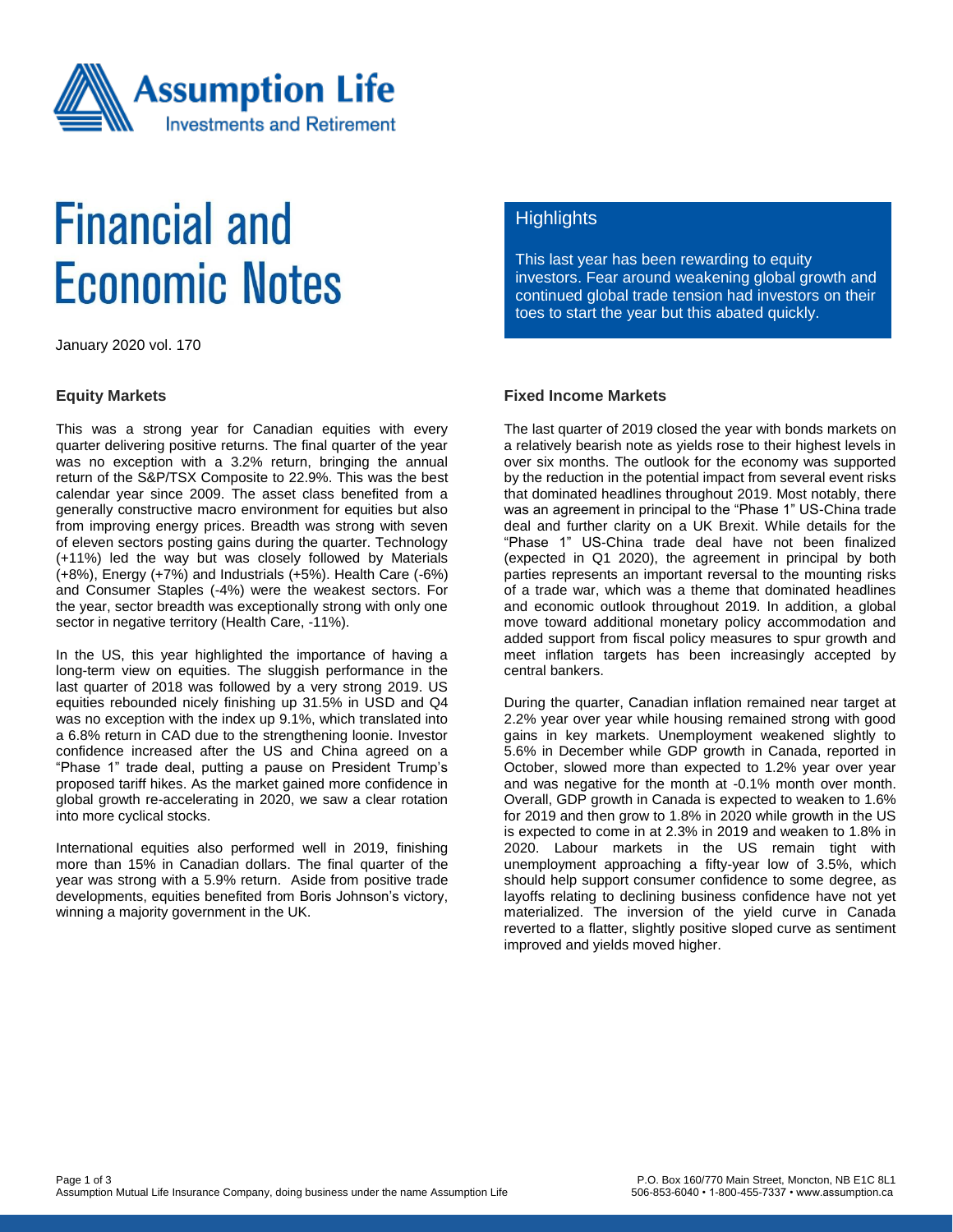

# **Financial and Economic Notes**

## **Assumption Life Investment Funds**

Applicable for Registered Pension Plan clients only

### **Gross returns as of December 31, 2019**

| <b>FUNDS</b>                                     | 1 MTH<br>%       | <b>YTD</b><br>% | 1 year<br>% | 2 years<br>%     | 3 years<br>% | 4 years<br>%     | 5 years<br>%     |  |  |  |  |
|--------------------------------------------------|------------------|-----------------|-------------|------------------|--------------|------------------|------------------|--|--|--|--|
| <b>ASSUMPTION / LOUISBOURG FUNDS</b>             |                  |                 |             |                  |              |                  |                  |  |  |  |  |
| <b>Balanced Fund - RPP</b>                       | 0.5              | 14.2            | 14.2        | 5.0              | 5.9          | 6.5              | 5.9              |  |  |  |  |
| Multi-Index                                      | $-0.1$           | 15.0            | 15.0        | 6.0              | 6.5          | 6.8              | 6.0              |  |  |  |  |
| <b>Canadian Dividend Fund</b>                    | 2.8              | 22.1            | 22.1        | 3.9              | 5.6          | 10.4             | 6.6              |  |  |  |  |
| S&P / TSX Index                                  | 0.5              | 22.9            | 22.9        | 5.8              | 6.9          | 10.3             | 6.3              |  |  |  |  |
| U.S. Equity Fund (\$CAN)                         | 0.3              | 26.2            | 26.2        | 11.4             | 11.1         | 10.6             | 10.6             |  |  |  |  |
| S&P 500 Index (\$ CAN)                           | 0.6              | 24.8            | 24.8        | 14.1             | 14.0         | 12.5             | 14.2             |  |  |  |  |
| <b>Money Market Fund</b>                         | 0.2              | 1.6             | 1.6         | 1.5              | 1.2          | 1.0              | 0.9              |  |  |  |  |
| SCM 91 Day T-Bills                               | 0.1              | 1.6             | 1.6         | 1.5              | 1.2          | $\overline{1.0}$ | 0.9              |  |  |  |  |
| <b>Fixed Income Fund</b>                         | $-0.8$           | 6.4             | 6.4         | 3.8              | 3.6          | 3.3              | 3.3              |  |  |  |  |
| <b>SCM Universe Bond Index</b>                   | $-1.2$           | 6.9             | 6.9         | 4.1              | 3.6          | 3.1              | 3.2              |  |  |  |  |
| <b>Growth Portfolio</b>                          | 2.1              | 20.6            | 20.6        | 6.0              | 7.5          | 9.0              | 8.0              |  |  |  |  |
| Multi-Index                                      | 0.5              | 21.2            | 21.2        | 7.0              | 8.4          | 9.5              | 8.1              |  |  |  |  |
| <b>Balanced Growth Portfolio</b>                 | 1.6              | 17.1            | 17.1        | $\overline{5.3}$ | 6.5          | 7.5              | 6.8              |  |  |  |  |
| Multi-Index                                      | 0.2              | 17.8            | 17.8        | 6.3              | 7.2          | 8.0              | 6.9              |  |  |  |  |
| <b>Balanced Portfolio</b>                        | 1.2              | 13.2            | 13.2        | 4.4              | 5.3          | 6.0              | 5.6              |  |  |  |  |
| Multi-Index                                      | $-0.3$           | 14.0            | 14.0        | 5.6              | 6.0          | 6.4              | 5.6              |  |  |  |  |
| <b>Conservative Portfolio</b>                    | 0.8              | 8.4             | 8.4         | 2.8              | 3.7          | 4.2              | 4.1              |  |  |  |  |
| Multi-Index                                      | $-0.7$           | 10.3            | 10.3        | 4.8              | 4.7          | 4.7              | 4.3              |  |  |  |  |
| <b>Canadian Small Capitalization Equity Fund</b> | 6.3              | 16.1            | 16.1        | $-5.3$           | $-3.6$       | 6.4              | 3.6              |  |  |  |  |
| BMO NB Small Cap Weighted Index                  | 5.4              | 15.8            | 15.8        | $-2.6$           | $-0.9$       | 7.8              | $\overline{3.2}$ |  |  |  |  |
| <b>SmartSeries Income Fund</b>                   | 0.9              | 9.8             | 9.8         | n/a              | n/a          | n/a              | n/a              |  |  |  |  |
| Multi-Index                                      | $-0.6$           | 10.8            | 10.8        | n/a              | n/a          | n/a              | n/a              |  |  |  |  |
| <b>SmartSeries 2020 Fund</b>                     | $1.1$            | 14.3            | 14.3        | n/a              | n/a          | n/a              | n/a              |  |  |  |  |
| Multi-Index                                      | $-0.3$           | 14.4            | 14.4        | n/a              | n/a          | n/a              | n/a              |  |  |  |  |
| <b>SmartSeries 2025 Fund</b>                     | 1.2              | 15.5            | 15.5        | n/a              | n/a          | n/a              | n/a              |  |  |  |  |
| Multi-Index                                      | $-0.1$           | 15.3            | 15.3        | n/a              | n/a          | n/a              | n/a              |  |  |  |  |
| <b>SmartSeries 2030 Fund</b>                     | $\overline{1.2}$ | 16.9            | 16.9        | n/a              | n/a          | n/a              | n/a              |  |  |  |  |
| Multi-Index                                      | 0.0              | 16.9            | 16.9        | n/a              | n/a          | n/a              | n/a              |  |  |  |  |
| <b>SmartSeries 2035 Fund</b>                     | 1.4              | 18.6            | 18.6        | n/a              | n/a          | n/a              | n/a              |  |  |  |  |
| Multi-Index                                      | 0.1              | 18.4            | 18.4        | n/a              | n/a          | n/a              | n/a              |  |  |  |  |
| <b>SmartSeries 2040 Fund</b>                     | 1.5              | 20.4            | 20.4        | n/a              | n/a          | n/a              | n/a              |  |  |  |  |
| Multi-Index                                      | 0.3              | 19.3            | 19.3        | n/a              | n/a          | n/a              | n/a              |  |  |  |  |
| <b>SmartSeries 2045 Fund</b>                     | 1.5              | 21.2            | 21.2        | n/a              | n/a          | n/a              | n/a              |  |  |  |  |
| Multi-Index                                      | 0.4              | 20.1            | 20.1        | n/a              | n/a          | n/a              | n/a              |  |  |  |  |
| <b>SmartSeries 2050 Fund</b>                     | 1.6              | 21.5            | 21.5        | n/a              | n/a          | n/a              | n/a              |  |  |  |  |
| Multi-Index                                      | 0.4              | 20.9            | 20.9        | n/a              | n/a          | n/a              | n/a              |  |  |  |  |
| <b>SmartSeries 2055 Fund</b>                     | 1.6              | 21.7            | 21.7        | n/a              | n/a          | n/a              | n/a              |  |  |  |  |
| Multi-Index                                      | 0.5              | 21.0            | 21.0        | n/a              | n/a          | n/a              | n/a              |  |  |  |  |
| <b>Momentum Fund</b>                             | 4.7              | 30.0            | 30.0        | 7.1              | 6.5          | 14.2             | 10.3             |  |  |  |  |
| S&P / TSX Index                                  | 0.5              | 22.9            | 22.9        | 5.8              | 6.9          | 10.3             | 6.3              |  |  |  |  |
| <b>Preferred Share Fund</b>                      | 4.4              | $-0.8$          | $-0.8$      | $-5.5$           | n/a          | n/a              | n/a              |  |  |  |  |
| S&P/TSX Preferred Share (TXPR) Index             | 2.5              | 3.5             | 3.5         | $-2.4$           | n/a          | n/a              | n/a              |  |  |  |  |